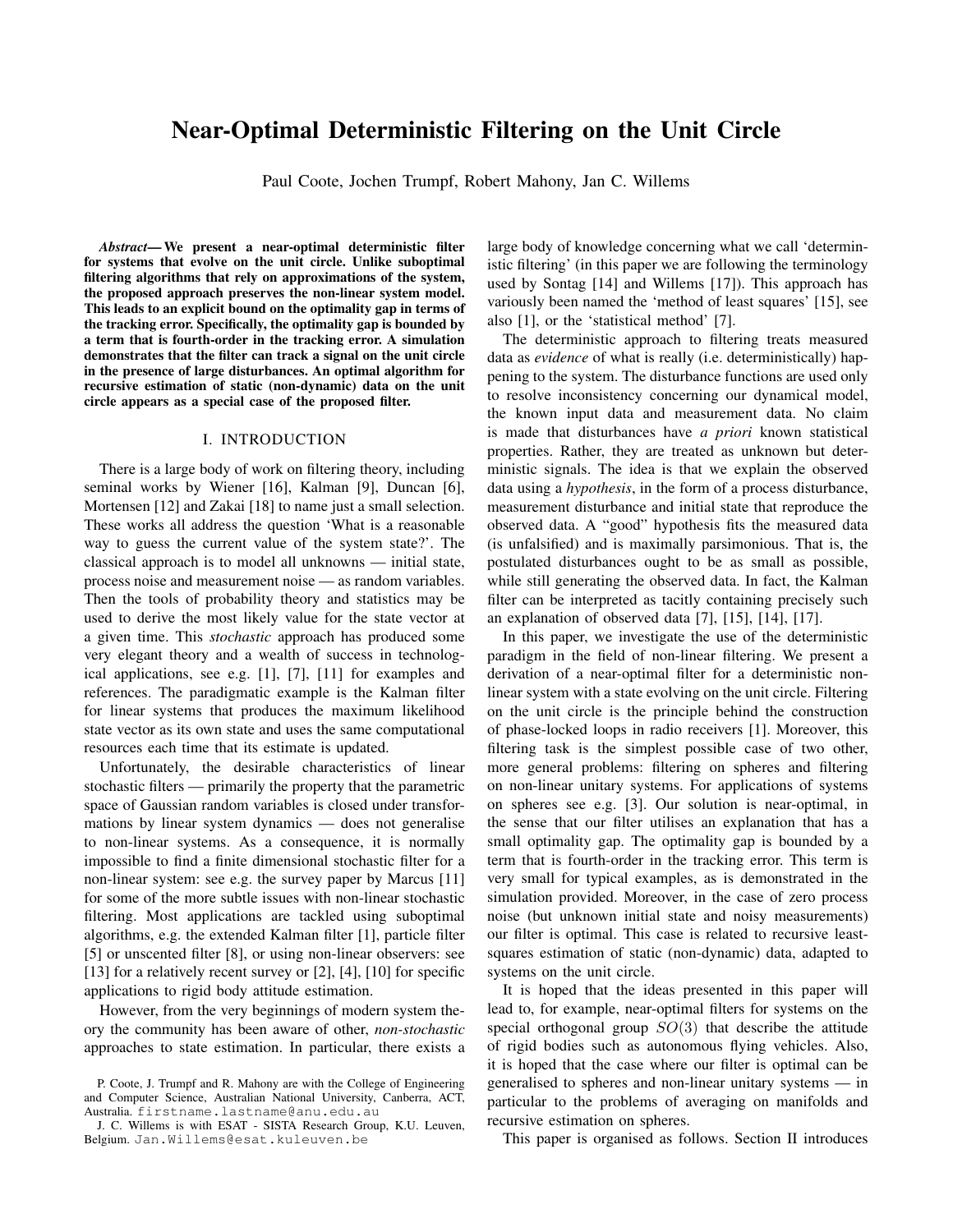the deterministic filtering problem for systems on the unit circle. A near-optimal solution to that problem is given in Section III. For the case where there is no process noise (the recursive estimation problem), the optimal filter appears as a special case of our main result — this is detailed in Section IV. Section V contains a simulations of the proposed filter, and compares the results to those obtained using an extended Kalman filter. Section VI concludes.

## II. PROBLEM FORMULATION

# *A. System Model*

Consider a system of the form:

$$
\dot{\theta} = w + \delta', \quad y = \theta + \epsilon,
$$
 (1)

where  $\theta, y, \epsilon \in S^1$  and  $\delta', w \in \mathbb{R} \triangleq T_{\theta}S^1$ . That is, the system evolves on the unit circle - therefore the output  $y$ and the measurement "noise"  $\epsilon$  live on the unit circle  $S^1$ . The input w is the *rate* at which  $\theta$  rotates; it is defined on the tangent space  $T_{\theta}S^1$  to the unit circle at  $\theta$ , as is the plant "noise"  $\delta'$ .

In real world examples,  $\delta'$  is typically "noise" in a measure of angular velocity (analogous to gyrometer noise), while  $\epsilon$  is "noise" on the state measurement (analogous to accelerometer noise).

A key concept in our paper is that  $\delta'$  and  $\epsilon$  are not modeled as noise *processes* — they are considered to be unknown deterministic functions that are inputs to the system. Hence we will not use the term "noise" again in the derivation of the filtering algorithm. Rather, we will discuss unknown *disturbance functions*. In particular, we are concerned with the possible trajectories of these deterministic disturbances, given known dynamics (1) and known input and output data.

We aim to find a state estimate  $\hat{\theta}(T)$  using known input data  $w_d$  and observed output data  $y_d$  recorded up to time T in the face of unknown disturbances  $\delta'$  and  $\epsilon$  and an unknown initial state  $\theta(0)$ .

We restrict our attention to *recursive* filters because these are required in settings where computational resources are limited, e.g. applications in robotics and embedded control systems. In these settings a small optimality gap is generally more tolerable than an untractable algorithm.

# *B. The Deterministic Filtering Principle*

Following the deterministic filtering paradigm [17], our filter works in the following way. It is known that  $y_d$  and w<sup>d</sup> were the signals that *actually* occurred, therefore the disturbances and initial condition that were actually realised must generate the known data from the known dynamics (1). We formalise this requirement using the notion of an *explanation*:

*Definition 1:* An initial condition and a set of disturbance functions specified on  $t \in [0, T]$  are called an *explanation* of known (system) data on  $t \in [0, T]$  if the disturbances, known data and initial condition jointly satisfy the system equations.

We only consider hypotheses that are explanations of the observed data. However, for any  $T \geq 0$  there are infinitely many specifications of the initial condition and disturbances that are valid explanations of the observed data from the system  $(1)$ .

Filter design requires a principled way to choose *good* explanations above *bad* explanations, and hence to make a *good* estimate of the value of  $\theta(T)$ . We propose that the correct principle is *parsimony* - the data must be explained using disturbance signals that are small. That is, we seek a simple, reasonable, self-consistent account of what is taking place inside our plant; a *simple* explanation being one that does not postulate large unmodeled inputs (disturbances).

This filter design paradigm can be made precise in the following way. Consider all the possible explanations of the data. Our filtering principle is to choose the explanation that minimises the cost functional:

$$
J'_T = \int_0^T |Q\delta'(\tau)^2 + R(1 - \cos(\epsilon(\tau)))|d\tau
$$
  
+ \gamma'(1 - \cos(\theta(0))),

for positive R, Q and  $\gamma'$ .

*Remark 1:* The positive value of R, Q and  $\gamma'$  allow the definition of a *simple* explanation to be scaled by the relative uncertainty in each disturbance and in the initial condition.

Given an explanation  $(\delta'_h, \epsilon_h, \theta_h(0))$  that minimises  $J'_T$ , the best estimate of the current state is found by running the system (1) with input  $w_d$ ,  $\delta'_h$  and  $\epsilon_h$  and initial condition  $\theta_h(0)$  to time T. The state  $\theta_h(T)$  is then the best estimate that can be made from the data (based on the principle of parsimony, formalised by the explicit cost functional).

Finding the filter estimate  $\theta_h(T)$  may appear to be a computationally intractable task. However, it is demonstrated below that this apparently complicated optimisation procedure does not need to be re-executed each time the data is updated. In fact, a filter need not ever execute a large optimisation algorithm. Rather, the desired result —  $\theta_h(T)$ that is consistent with a good explanation — can be found recursively.

## *C. Equivalent problem formulation*

The filtering problem outlined above can be considerably simplified by consideration of the system

$$
\dot{\theta} = w + g\delta, \quad y = \theta + \epsilon,\tag{2}
$$

and the uncertainty measure

$$
J_T = \int_0^T |\delta(\tau)^2 + (1 - \cos(\epsilon(\tau)))| d\tau
$$
  
+ \gamma (1 - \cos(\theta(0))).

The assignments  $\gamma = \gamma' Q^{-1}$  and  $g = \sqrt{Q}$ √ ssignments  $\gamma = \gamma' Q^{-1}$  and  $g = \sqrt{Q} (\sqrt{R})^{-1}$  (i.e.  $\delta' = \sqrt{Q}(\sqrt{R})^{-1}\delta$  yield system (1) and the uncertainty measure  $J_T = Q^{-1} J'_T$ . That is,  $\min(J_T) = \min(J'_T)$ .

In the following, we consider only *explanations* of observed data  $y_d$  and  $w_d$  from system (2) and aim to choose an explanation  $(\delta_h, \epsilon_h, \theta_h(0))$  that has a low uncertainty measure  $J_T$ .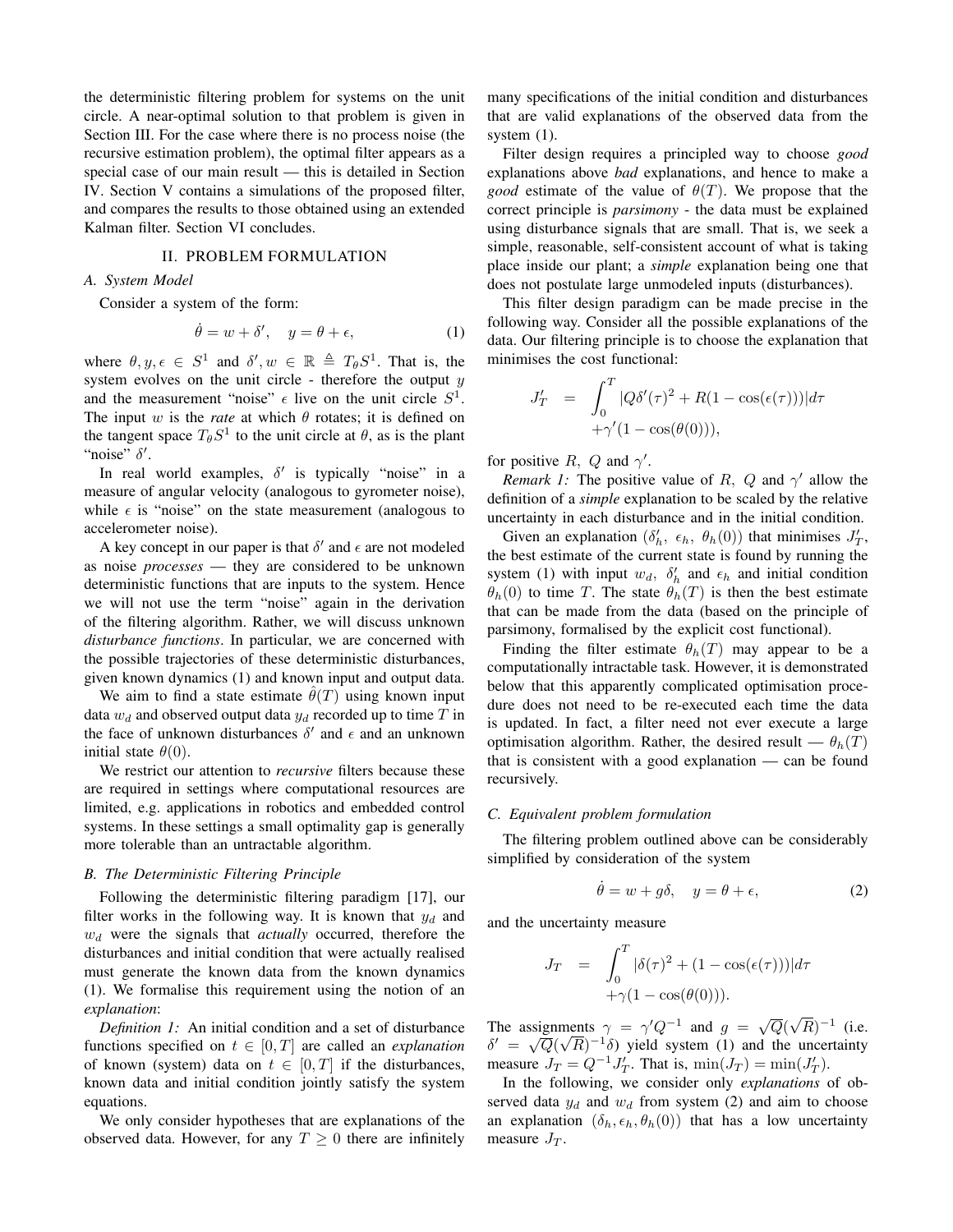#### III. MAIN RESULT

The following Theorem 1 contains the main result of the paper. It states the existence of near-optimal explanations of data and presents the associated near-optimal deterministic filter. It also provides an upper bound on the optimality gap.

*Theorem 1:* For a given time  $T$  and real-time data  $y_d$ :  $[0, T] \rightarrow S^1$  and  $w_d : [0, T] \rightarrow \mathbb{R}$  from system (2), there exist an initial condition  $\theta_h(0)$  and signals  $\delta_h : [0, T] \to \mathbb{R}$ and  $\epsilon_h : [0, T] \to S^1$  such that:

- 1) The initial condition  $\theta_h(0)$  and disturbance functions  $\delta_h$  and  $\epsilon_h$  *explain* the observed data  $w_d$  and  $y_d$ ,
- 2) The recursive filter

$$
\dot{\hat{\theta}} = w_d + K \sin(y_d - \hat{\theta}), \quad \hat{\theta}(0) = 0,
$$
\n(3)

$$
\dot{K} = \frac{1}{2}g^2 - \cos(y_d - \hat{\theta})K^2, \quad K(0) = \frac{1}{\gamma}, \quad (4)
$$

yields a value  $\hat{\theta}(T)$  that is equal to the state  $\theta_h(T)$ of system (2) generated by initial condition  $\theta_h(0)$  and inputs  $(w_d, \delta_h, \epsilon_h)$ , and,

3) The uncertainty measure  $J_T(\theta_h(0), \delta_h, \epsilon_h)$  is nearoptimal, in the sense that

$$
0 \leq J_T(\theta_h(0), \delta_h, \epsilon_h) - \min(J_T) \leq E,
$$

where

$$
E = \int_0^T \left| \frac{g}{K(\tau)} \sin^2(\frac{1}{2}(\theta(\tau) - \hat{\theta}(\tau))) \right|^2 d\tau.
$$

*Proof:* Define the tracking error  $\Delta = \theta - \hat{\theta}$  and the innovation  $\alpha = y_d - \hat{\theta}$ , and observe that  $\dot{\Delta} = w_d + g\delta - \dot{\hat{\theta}}$ . Consider the following function:

$$
\mathcal{L} = \frac{1 - \cos(\Delta)}{K}.\tag{5}
$$

The time-derivative of  $\mathcal L$  is given by

$$
\dot{\mathcal{L}} = -\frac{\dot{K}(1-\cos(\Delta))}{K^2} + \frac{\sin(\Delta)g\delta}{K} + \frac{\sin(\Delta)(w_d - \dot{\hat{\theta}})}{K}.
$$

By completing the square, one finds that

$$
\dot{\mathcal{L}} = \delta^2 - \left| \frac{g \sin(\Delta)}{2K} - \delta \right|^2 + \frac{g^2 \sin^2(\Delta)}{4K^2} - \frac{(\hat{\theta} - w_d) \sin(\Delta)}{K} - \frac{\dot{K}(1 - \cos \Delta)}{K^2}.
$$

Substituting the filter dynamics (3) and (4) yields:

$$
\dot{\mathcal{L}} = |\delta|^2 + |1 - \cos(\epsilon)| - |\frac{1}{2}\sin(\Delta)K^{-1}g - \delta|^2
$$
  
-|1 - \cos(\alpha)| + g<sup>2</sup>K^{-2}  $\left[\frac{\sin^2(\Delta)}{4} + \frac{\cos(\Delta)}{2} - \frac{1}{2}\right].$ 

The term in square brackets is equal to  $-\sin^4(\Delta/2)$ . One may integrate  $\mathcal L$  over time  $t \in [0, T]$  according to

$$
\mathcal{L}(T) = \int_0^T \dot{\mathcal{L}} d\tau + \mathcal{L}(0),
$$

and substitute the filter initial conditions (3) and (4). Observe that the first two terms in the above expression for  $\mathcal L$  also appear in the definition of  $J_T$ . Comparing terms shows that

$$
J_T = K^{-1}|1 - \cos(\Delta(T))| + \int_0^T |1 - \cos(\alpha(\tau))| d\tau
$$
  
+ 
$$
\int_0^T |\frac{1}{2} \sin(\Delta(\tau))K^{-1}g - \delta(\tau)|^2 d\tau
$$
  
+ 
$$
\int_0^T |gK^{-1}(\sin^2(\frac{\Delta(\tau)}{2}))|^2 d\tau.
$$
 (6)

Observe that  $\alpha$  is driven *solely* by the given data  $y_d$  and  $w_d$  (*via* the deterministic system given in (3) and (4) that has these data as inputs). This gives a lower-bound for the uncertainty measure that no filter can surpass:

$$
\min(J_T) \ge \int_0^T |1 - \cos(\alpha(\tau))| d\tau. \tag{7}
$$

It is unclear whether any filter can achieve  $J_T$  this small — hence, we have not derived a value for  $\min(J_T)$ , only a lower-bound. Consider a signal  $\theta_h : [0 : T] \to \mathbb{R}^n$  which is generated by

$$
\dot{\theta}_h = w_d + \frac{g}{2K} \sin(\theta_h - \hat{\theta}), \tag{8}
$$

and fixed by the final condition  $\theta_h(T) - \hat{\theta}(T) = 0$ , where  $\hat{\theta}$ and  $K$  were generated by the proposed filter. Running this differential equation backwards in time uniquely defines the signal  $\theta_h$ , and in particular there exists a  $\theta_h(0)$  which returns precisely the final condition we have prescribed. Also, we can define the two signals

$$
\begin{array}{rcl}\n\delta_h & = & \frac{1}{2K} \sin(\theta_h - \hat{\theta}), \text{ and} \\
\epsilon_h & = & y_d - \theta_h.\n\end{array} \tag{9}
$$

Now, system (8) is obviously the same as the state equation in system (2) with inputs  $w = w_d$  and  $\delta = \delta_h$ . Observe further that (9) ensures that the inputs and initial condition under consideration do indeed generate  $y_d$ . This proves the first claim of the theorem. Furthermore, the final condition for (8) proves the second claim made in the theorem. Using (6), it is apparent that

$$
J_T(\theta_h(0), \delta_h, \epsilon_h) = \int_0^T (1 - \cos \alpha(\tau)) d\tau + \int_0^T |gK^{-1}(\sin^2(\frac{\Delta(\tau)}{2}))|^2 d\tau,
$$

from which the third claim made in the theorem follows. A few comments are in order:

*Remark 2:* Statement (3) of the above theorem expresses that the optimality gap  $E$  is bounded by a term that is fourthorder in the tracking error  $\Delta$ . Most suboptimal algorithms rely on approximations, and thus do not have explicit expressions for the optimality gap. The optimality gap  $E$  and lower-bound on the minimum cost (7) can be used to assess exactly how 'near' to optimal the filter's performance comes; see Section V. Statement (2) tells us that the near-optimal state estimate can be found without explicitly considering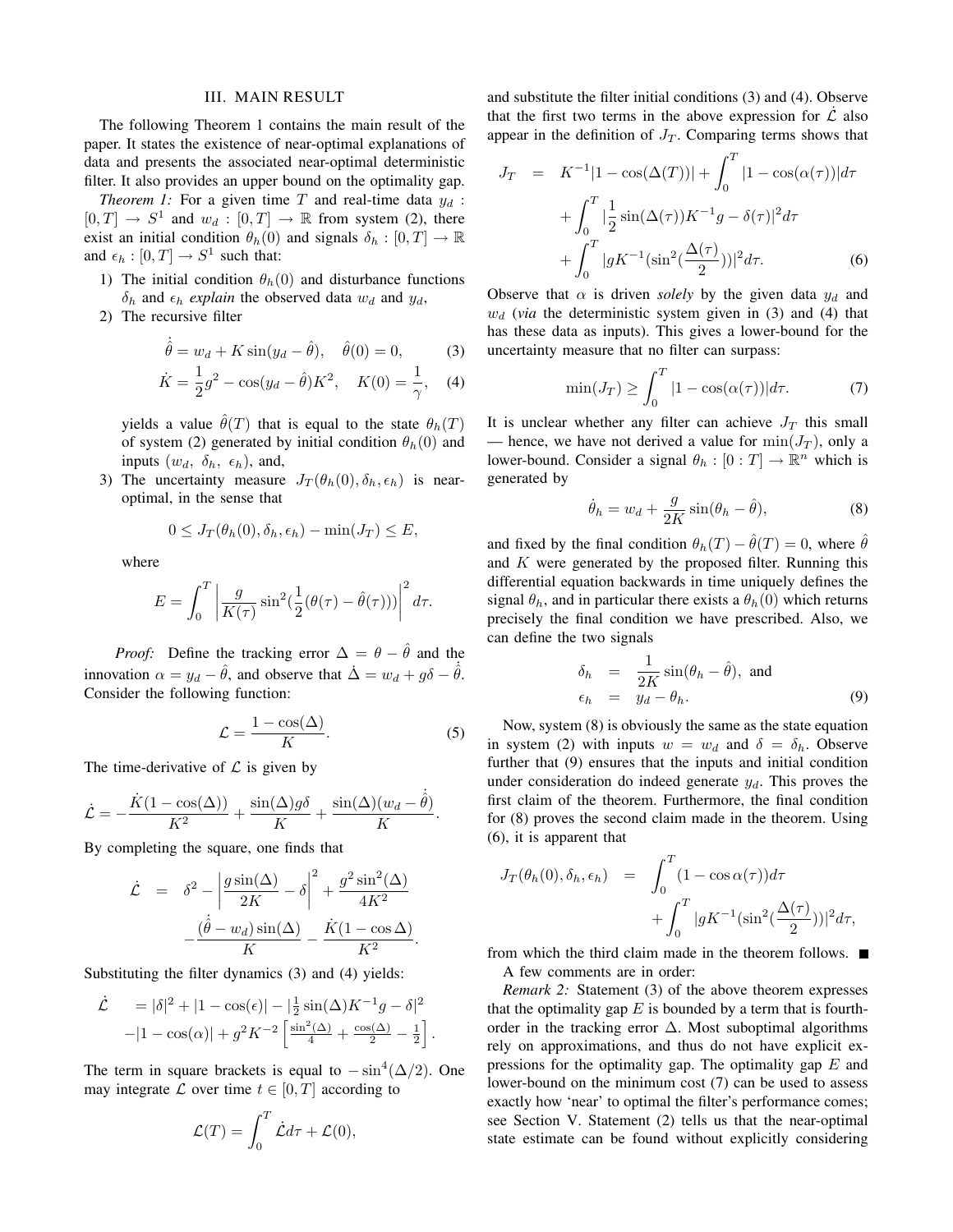whole explanations, rather a filter that does not explicitly depend on  $(\theta_h, \delta_h, \epsilon_h)$  can be used. This ensures that the proposed filtering algorithm is simple to implement.

The following Corollary 1 shows the form of the nearoptimal deterministic filter for the original system (1).

*Corollary 1:* For given real-time data  $y_d$  and  $w_d$  observed from system (1), and for the filtering principle outlined in Subsection II-B, a near optimal filter is given by

$$
\dot{\hat{\theta}} = w_d + K \sin(y_d - \hat{\theta}), \quad \hat{\theta}(0) = 0, \n\dot{K} = \frac{Q}{2R} - K^2 \cos(y_d - \hat{\theta}), \quad K(0) = \frac{Q}{\gamma'}.
$$
\n(10)

The associated optimality gap is bounded by

$$
E = \frac{Q}{R} \int_0^T \left| \frac{1}{K(\tau)} \sin^2(\frac{1}{2}(\theta(\tau) - \hat{\theta}(\tau))) \right|^2 d\tau.
$$
  
*Proof:* The substitutions suggested in Subsection II-

C can be applied to the filter equations (3) and (4) from Theorem 1.

# IV. STATIC ESTIMATION

The non-linear filter is optimal in the case of zero input disturbance ( $\delta \equiv 0$  or  $\delta' \equiv 0$ ). The most common example of interest is the situation where the state is known to be constant ( $\theta = 0$ ). We term this the static estimation case. We use this as our motivating example, however, the results are applicable in the more general case where there is a non-zero angular velocity  $w_d$  with no process noise.

Consider a series of disturbed measurements  $y$  of a static value on the unit circle,  $\theta$ :

$$
y = \theta + \epsilon,\tag{11}
$$

where  $\epsilon$  is an unknown function. For data  $y_d$  :  $[0, T] \rightarrow$  $S^1$ , valid explanations are all  $\theta_h \in S^1$  and only those  $\epsilon_h$ :  $[0, T] \rightarrow S^1$  such that

$$
y_d = \theta_h + \epsilon_h.
$$

To choose good explanations over bad explanations at time T, nominate a cost functional on the initial condition and disturbance

$$
J_T = \int_0^T |1 - \cos(\epsilon)| d\tau + \gamma |1 - \cos(\theta)|. \qquad (12)
$$

Clearly, this is a special case of Theorem 1, with  $q = 0$ . This means that the optimality gap is zero. The optimal filter is given by

$$
\dot{\hat{\theta}} = K \sin(y_d - \hat{\theta}); \quad \hat{\theta}(0) = 0; \n\dot{K} = -K^2 \cos(y_d - \hat{\theta}); \quad K(0) = \gamma^{-1}.
$$
\n(13)

Obviously, in the case of non-static  $\theta$  with known input data and no process disturbance ( $\delta \equiv 0$ ), one simply adds '+w<sub>d</sub>' to the state-estimate dynamics, (13).

#### V. SIMULATION

#### *A. System and Disturbance Setup*

In order to demonstrate the properties of the filter proposed in Section III, we include a simulation of a noisy system on the unit circle. The additive noise is Gaussian — however this is merely because this is a straightforward way to generate a *disturbance function* on time [0, T]. The system simmulated is of the form of (1), with noises

$$
\delta'\sim \mathcal{N}(0,\frac{2}{5});\quad \ \epsilon\sim \mathcal{N}(0,\frac{2\pi}{5}).
$$

Note that  $\epsilon$  is defined on the unit circle, so it is technically a Von Mises distribution. A convenient intuition is that the Gaussian distribution "wraps around" the unit circle; samples from the Gaussian that have magnitude  $|\epsilon(t)| > \pi$  are shifted by  $\pm 2\pi$  in order to preserve the requirement that  $\epsilon(t) \in$  $[-\pi, \pi)$ .

The high uncertainty in  $\epsilon$  and relatively low uncertainty in  $\delta'$  means that the constant g is quite small — that is, the optimality gap  $E$  for the non-linear filter is scaled by a small constant. This is a situation in which the proposed non-linear filter is close to optimal.

A relatively high uncertainty in the initial condition was chosen, in order to demonstrate that the proposed filter rapidly converges to a small tracking error:

$$
\theta_0 \sim \mathcal{N}(0, \frac{\pi}{2}).
$$

As for  $\epsilon$ , this distribution is constrained to the unit circle.

Observe that the large uncertainty in  $\epsilon$  means that measurement data  $y_d$  will occasionally appear around  $\pi$  radians above or below the true state  $\theta$ . When algorithms that apply a linear filter (and continually linearise the system around the current state estimate) see a value  $\pi$  radians away from the current estimate, they tend to take quite drastic action. In particular, the extended Kalman filter moves further than it would if it received a datum that was only e.g.  $\frac{\pi}{2}$  radians above or below the state estimate. That seems wrong in the non-linear case. Rather, there is no way to know for sure (on the unit circle) if that datum is  $\pi$  radians *above* or *below* the current estimate. Note that the proposed non-linear filter treats large innovations  $y_d(t) - \theta(t) \approx \pi$  with sceptism; the filter corrects for the *sine* of the innovation. Occasional measurements that are  $\pi$  radians away do not cause drastic reevaluations of the state estimate.

The non-linear filter was simulated over 250 seconds, in discrete time with a time step of 0.05 seconds. The known input  $w_d$  was the function

$$
w_d(t) = 2\sin(t) + \cos(t/2).
$$

#### *B. Results*

The trajectory taken by the system and non-linear filter is plotted in Figure 1 (upper). The filter clearly achieves good tracking.

The tracking error  $\Delta(t)$  rapidly converges to approximately zero. Figure 2 shows a typical trajectory of  $\Delta$ , for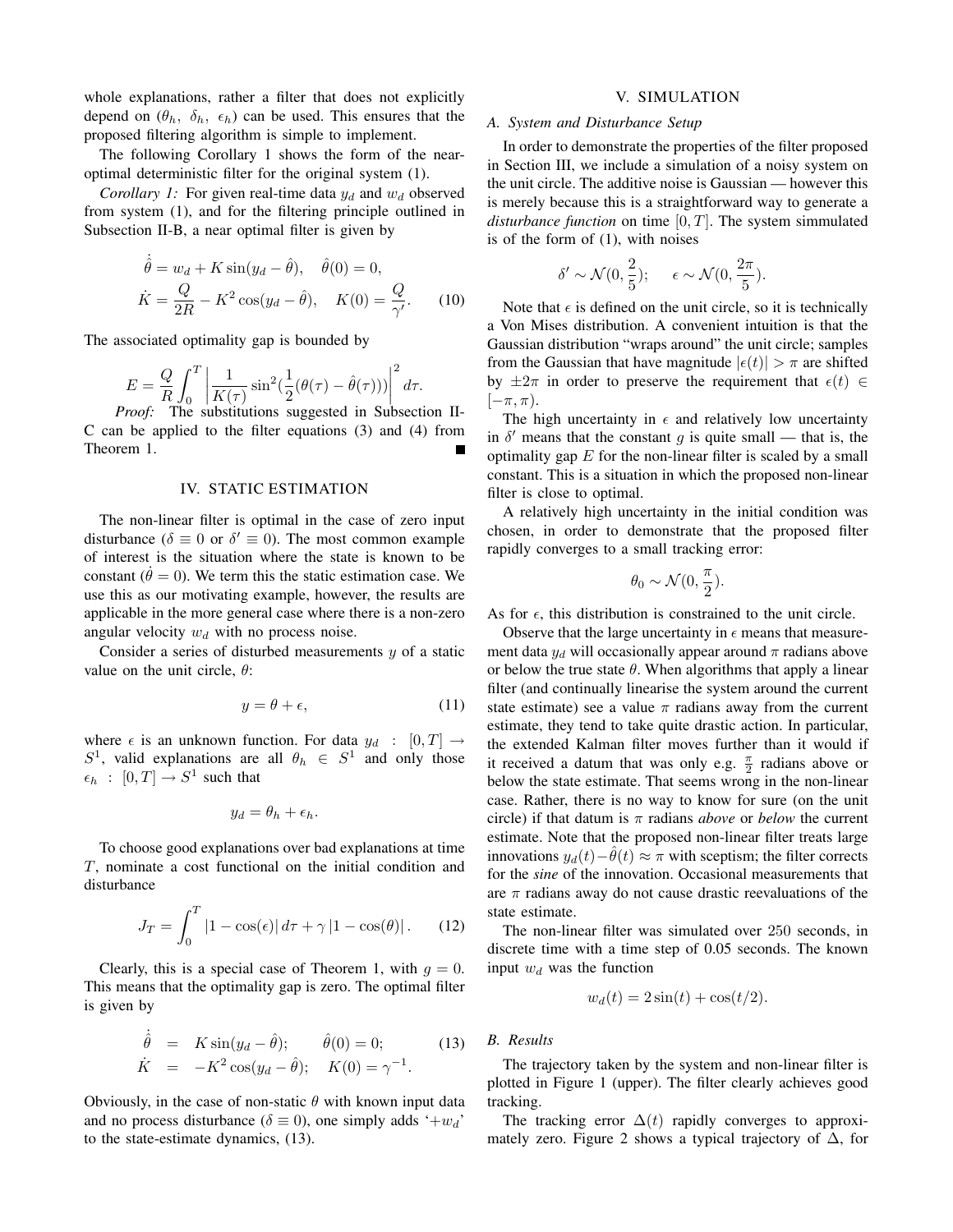

Fig. 1. The trajectory taken by the proposed non-linear filter (upper) and the extended Kalman filter (lower). Only 15 seconds are shown, for visual clarity. Clearly, both filters achieve reasonable performance.



Fig. 2. Comparison of the tracking error  $\Delta$  for the proposed non-linear filter and an extended Kalman filter.

a run where  $\Delta(0) \approx -1.46$ . Figure 3 (upper plot) is the corresponding histogram of the tracking error (the transient first 25 seconds of  $\Delta$  is excluded from the histogram). This leads to  $\sin^4(\frac{\Delta}{2})$  being steadily on the order of  $10^{-3}$ .

The filter gain  $K$  converges to approximately  $0.5$  and stays quite steady. The trajectory of  $K$  is shown in Figure 4. The fact that  $K$ ,  $Q$  and  $R$  (recall that the latter two are the uncertainties in the disturbance functions) are on the order of 1 and  $\sin^4(\frac{\Delta}{2})$  is on the order of  $10^{-3}$  yields a very small optimality gap  $E$ . Also, the large measurement noise ensures that the lower bound on the cost  $J_T$  (see (7)) is relatively high.

In fact, the proportion  $E/(\min(J_T) + E)$ , evaluated for each time T, begins at about  $10^{-1}$  and soon falls to around  $3.6 \times 10^{-4}$ , as shown in Figure 5. This means that for long times the cost attributed to sub-optimality is negligible compared to the minimum cost that *every* possible filter



Fig. 3. Histograms of the tracking error  $\Delta$  for the proposed non-linear filter (upper) and an extended Kalman filter (lower). The first 25 seconds of tracking were disregarded because they are transient.



Fig. 4. The trajectory of the gain  $K$  of the non-linear filter. The gain quickly converges to the region  $K \approx 0.5$ , however it is perturbed by measurement noise (as can be seen from (10)).

incurs. The claim that the filter is very near to optimal is well founded.

## *C. Comparison with Extended Kalman Filter*

Tuning extended Kalman filters is notoriously arcane, and we make no claim to have used every available trick and technique to tease out the best possible performance. However, we have used standard methodology and the disturbance signals have known distributions — the parameters of these distributions were used in the design of the Kalman filter.

Note that measurements  $y_d$  are taken on the unit circle, meaning that the filter has no choice but to interpret innovations  $0 < y_d - \hat{\theta} < \pi$  as positive and innovations  $-\pi < y_d - \hat{\theta} < 0$  as negative. This is despite the fact that the measurement noise will have some values  $|\epsilon(t)| > \pi$ . That is, the Gaussian *wraps around* the unit circle to form a